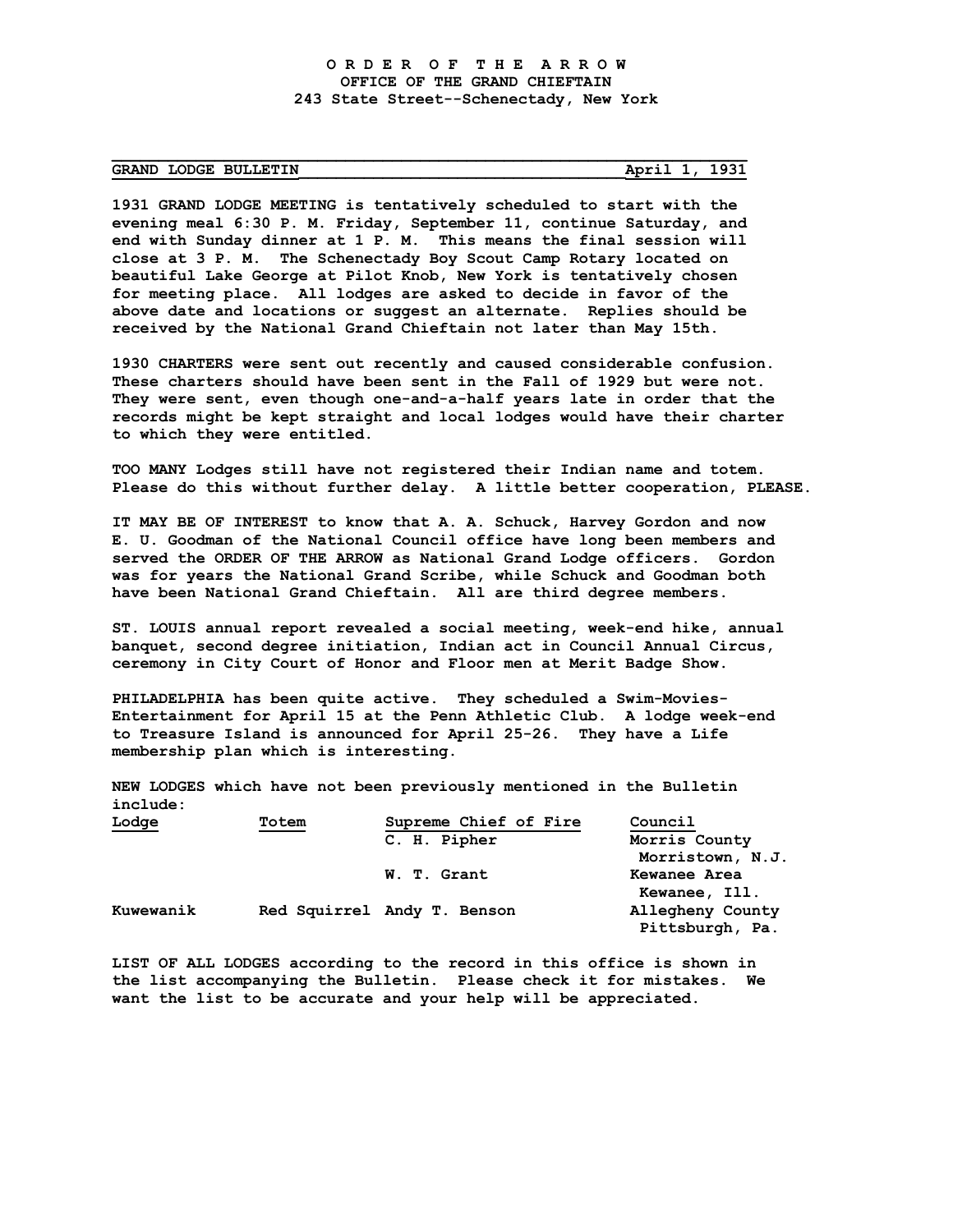## **O R D E R O F T H E A R R O W OFFICE OF THE NATIONAL GRAND CHIEFTAIN 243 State Street--Schenectady, New York**

| LIST OF LOCAL LODGES                                                                                                                                                                                                                                                                                                                                                                                                                                                                                    |                |                       | <b>APRIL 11, 1931</b>                                    |
|---------------------------------------------------------------------------------------------------------------------------------------------------------------------------------------------------------------------------------------------------------------------------------------------------------------------------------------------------------------------------------------------------------------------------------------------------------------------------------------------------------|----------------|-----------------------|----------------------------------------------------------|
| Lodge                                                                                                                                                                                                                                                                                                                                                                                                                                                                                                   | Totem          | Supreme Chief of Fire | Council                                                  |
| Chemahaqwa                                                                                                                                                                                                                                                                                                                                                                                                                                                                                              | Bear           | C. W. Armstrong       | Central Minnesota<br>St. Cloud, Minn.                    |
| Octoraro                                                                                                                                                                                                                                                                                                                                                                                                                                                                                                | Wild Goose     | Thomas J. Price       | Chester County<br>West Chester, Pa.                      |
| [Ajapeu]                                                                                                                                                                                                                                                                                                                                                                                                                                                                                                | Rabbit         | W. F. Livermore, Jr.  | <b>Bucks County</b><br>Doylestown, Pa.                   |
| Minsi                                                                                                                                                                                                                                                                                                                                                                                                                                                                                                   | Wolf           | R. S. Henderson       | Reading-Berks County<br>Reading, Pa.                     |
| Nentico                                                                                                                                                                                                                                                                                                                                                                                                                                                                                                 | Bald Eagle     | W. P. Bradley         | <b>Baltimore Area</b><br>Baltimore, Md.                  |
| [Wyona]                                                                                                                                                                                                                                                                                                                                                                                                                                                                                                 | Elk            | Earl Blake            | Columbia-Montour<br>Bloomsburg, Pa.                      |
| [Mohawks]                                                                                                                                                                                                                                                                                                                                                                                                                                                                                               | [Crane]        | R. O. Bixby           | Columbia County<br>Hudson, N.Y.                          |
| Chippewaw                                                                                                                                                                                                                                                                                                                                                                                                                                                                                               | [Wolverine]    | Horace B. Ward        | Macomb<br>Mt. Clemens, Mich.                             |
| Winingus                                                                                                                                                                                                                                                                                                                                                                                                                                                                                                | Mink           | A. H. Pancoast        | General Sullivan<br>Towanda, Pa.                         |
| Shu-shu-gah Heron                                                                                                                                                                                                                                                                                                                                                                                                                                                                                       |                | L. F. Kimball         | Brooklyn                                                 |
| Unami                                                                                                                                                                                                                                                                                                                                                                                                                                                                                                   | Turtle         | Horace P. Kern        | Brooklyn, N.Y.<br>Philadelphia                           |
| Sisilija                                                                                                                                                                                                                                                                                                                                                                                                                                                                                                | Buffalo        | Robroy Price          | Philadelphia, Pa.<br>Schenectady                         |
| Chappegat                                                                                                                                                                                                                                                                                                                                                                                                                                                                                               | Beaver         | E. K. Jordan          | Schenectady, N.Y.<br>Siwanoy                             |
| Saphican                                                                                                                                                                                                                                                                                                                                                                                                                                                                                                | Rattle Snake   | George Davey          | Westchester, N. Y.<br><b>Trenton-Mercer</b>              |
| Tonkawa                                                                                                                                                                                                                                                                                                                                                                                                                                                                                                 | Gopher         | G. S. Wycoff          | Trenton, N. J.<br>Minneapolis Area<br>Minneapolis, Minn. |
| Ranachqua                                                                                                                                                                                                                                                                                                                                                                                                                                                                                               | Owl            | W. A. Stumpp          | <b>Bronx</b><br>Bronx, N.Y.                              |
| Mitigwa                                                                                                                                                                                                                                                                                                                                                                                                                                                                                                 | Horned Owl     | W. H. Gunn            | Beaumont<br>Beaumont, Texas                              |
| $[Whichita]% \label{thm:nonlocal}% \begin{center} \parbox{2.6in}{\includegraphics[width=2.6in]{KM1000N1000.pdf}}% \hspace{0.25in}% \parbox{2.6in}{\includegraphics[width=2.6in]{KM1000N1000.pdf}}% \caption{The figure of the three different states of the $L^2$-error of the $L^2$-error of the $L^2$-error of the $L^2$-error of the $L^2$-error of the $L^2$-error of the $L^2$-error of the $L^2$-error of the $L^2$-error of the $L^2$-error of the $L^2$-error of the $L^2$-error of the $L^2$-$ | [Indianhead]   | F. B. Creighton       | Wichita Area<br>Wichita Falls, Tex.                      |
| [Lynx]                                                                                                                                                                                                                                                                                                                                                                                                                                                                                                  | Lynx           | James Boyer           | Madison County<br>Oneida, N. Y.                          |
| Achtu                                                                                                                                                                                                                                                                                                                                                                                                                                                                                                   | Deer           | C. A. Edson           | <b>Jersey City</b>                                       |
| [Swatara]                                                                                                                                                                                                                                                                                                                                                                                                                                                                                               | [Leaping Buck] |                       | Jersey City, N. J.<br>Lebanon County                     |
| [Shaubena]                                                                                                                                                                                                                                                                                                                                                                                                                                                                                              | [Indianhead]   | R. B. Stotts          | Lebanon, Pa.<br>Knox-Warren Area<br>Galesburg, Ill.      |

 **-OVER-**